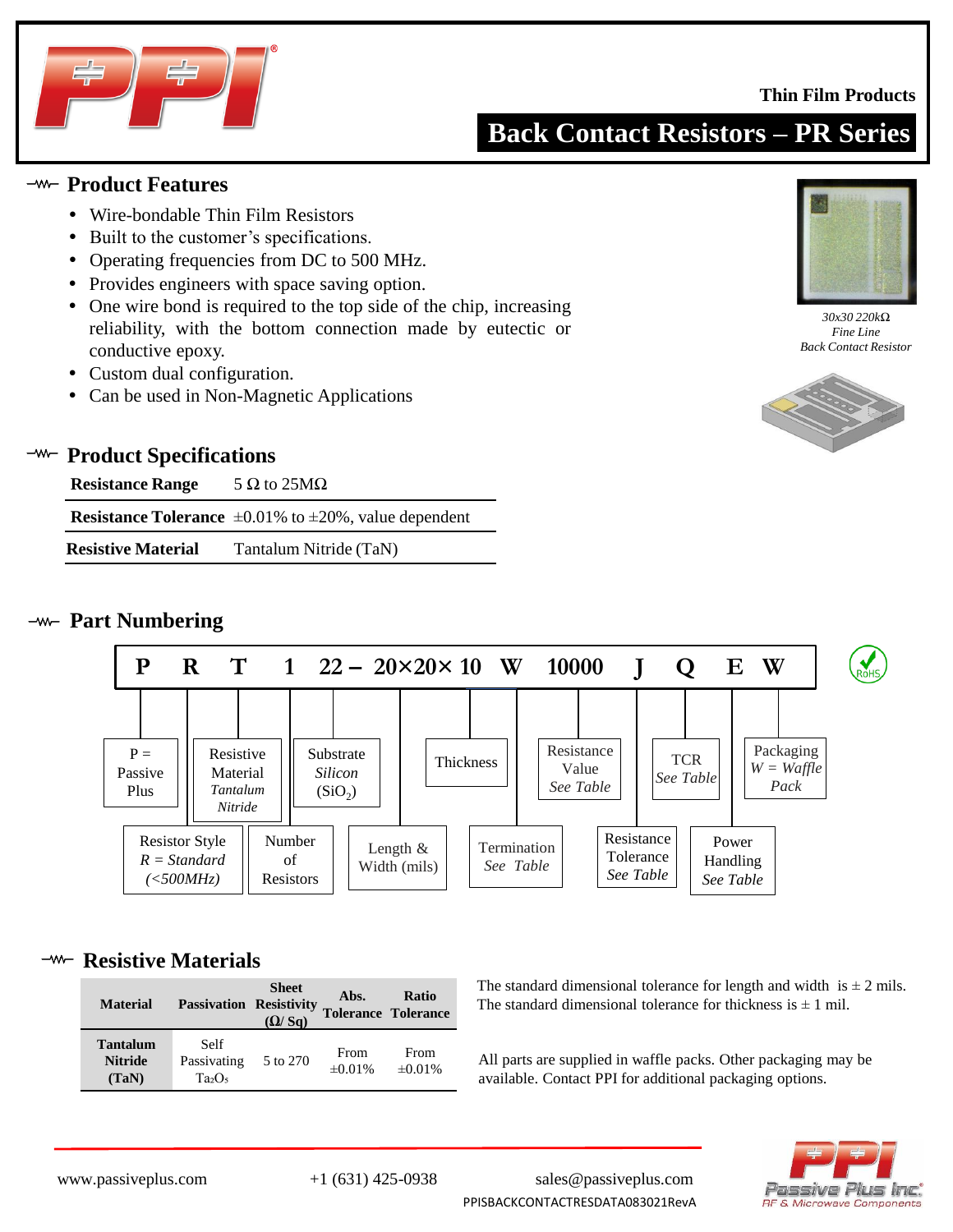

# **Back Contact Resistors – PR Series**

**Substrate Materials**

| <b>Material</b>                                   | <b>Thickness</b>  | <b>Surface Finish</b>  | <b>Dielectric</b><br>Constant<br>$(\textcircled{a}$ 1MHz) | Coefficient of<br><b>Thermal Expansion</b><br>$(x 10^{6}/^{\circ}C)$ | <b>Thermal</b><br>Conductivity<br>$(W/m*K)$ | Code |
|---------------------------------------------------|-------------------|------------------------|-----------------------------------------------------------|----------------------------------------------------------------------|---------------------------------------------|------|
| Silicon (Si)<br>(with $12k\AA$ SiO <sub>2</sub> ) | $0.005" - 0.010"$ | <b>Chemical Polish</b> | N/A<br>$(SiO2 K=1.38)$                                    | $2.49 - 4.44$<br>$(25^{\circ}C \text{ to } < 1000^{\circ}C)$         | 149<br>(SiO <sub>2</sub> 1.38)              | 22   |

#### **-w- Resistance Tolerance Codes**

| <b>Tolerance</b> |             |             |           |           | $\mathbf H$ | $\bf J$  | $\mathbf{K}$ | L     | M          |              |              |
|------------------|-------------|-------------|-----------|-----------|-------------|----------|--------------|-------|------------|--------------|--------------|
| Code             | $\pm 0.1\%$ | $\pm 0.5\%$ | $\pm 1\%$ | $\pm 2\%$ | $\pm$ 3%    | $\pm$ 5% | $\pm 10\%$   | ± 15% | $\pm 20\%$ | $\pm 0.05\%$ | $\pm 0.01\%$ |

*\* Limit of ± 50mΩs*

| <b>Metallization</b> | Code               |   |
|----------------------|--------------------|---|
| Top Side             | <b>Bottom Side</b> |   |
| TaN/Pd/Au            | Au                 | W |

## **<sup>−∞</sup> Terminations Power Handling Codes**

| <b>Watts</b>     | Code | <b>Watts</b> | Code |
|------------------|------|--------------|------|
| $50 \text{ mW}$  | C    | 250 Mw       | G    |
| 75 mW            | Ð    | 350 mW       | М    |
| $100 \text{ mW}$ | E    | 400 mW       | R    |
| 125 Mw           |      | 500 mW       | H    |
| $150 \text{ mW}$ | F    | 750 mW       |      |
| $200 \text{ mW}$ |      | 1.0 W        | K    |

# **Temperature Coefficient of Resistance**

| <b>Material</b>           | $\pm 150$    | ±100 | ±50 | $\pm 25$<br>ppm/°C ppm/°C ppm/°C ppm/°C ppm/°C ppm/°C | ±10 | $\pm$ 5 |
|---------------------------|--------------|------|-----|-------------------------------------------------------|-----|---------|
| Tantalum                  | Ő            | V    | W   | $\mathbf{X}$                                          | Y   | Z       |
| <b>Nitride</b><br>(TaN)   | Standard Yes |      |     |                                                       |     |         |
| <b>NiChrome</b><br>(NiCr) |              |      | Yes | Standard Yes                                          |     | Yes     |

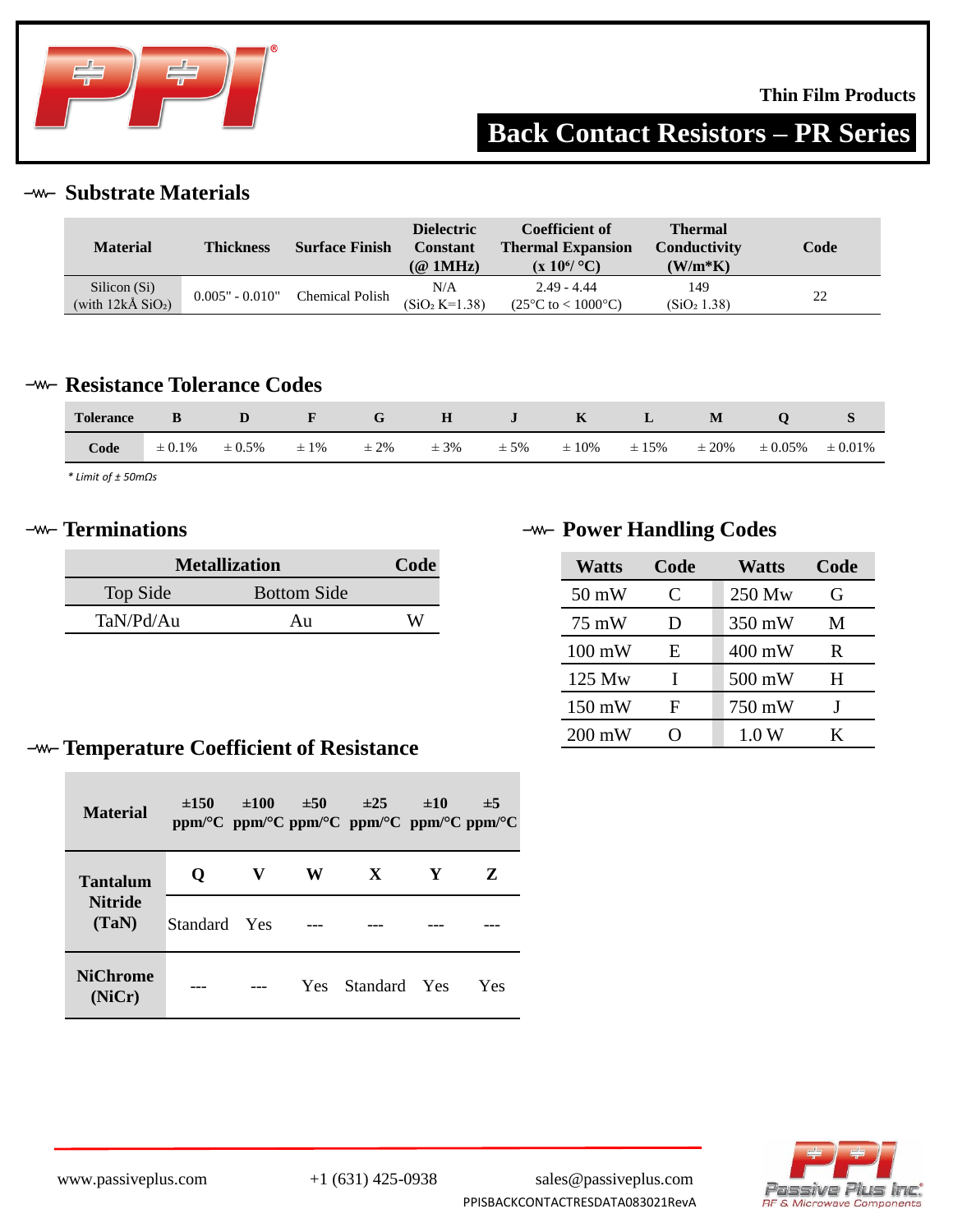

## **Power Handling & Standard Resistance Ranges by Material and Case Size**

| <b>Power Handling</b>                     |                            | <b>Resistance Range</b>  |                                            |  |
|-------------------------------------------|----------------------------|--------------------------|--------------------------------------------|--|
| <b>Case Size</b><br>mils (inches)         | <b>Silicon</b><br>$(C-22)$ | <b>Min</b><br>$(\Omega)$ | <b>Max</b><br>$(\Omega)$<br>Silicon (C-22) |  |
| $12 \times 9$<br>$(0.012 \times 0.009)$   | 50 mW                      | $1-3$                    | 150K                                       |  |
| 14 x 12<br>$(0.014 \times 0.012)$         | $100 \text{ mW}$           | $1-3$                    | <b>200K</b>                                |  |
| 20 x 10<br>$(0.020 \times 0.010)$         | $100 \text{ mW}$           | $1-3$                    | 250K                                       |  |
| 15 x 15<br>$(0.015 \times 0.015)$         | $100 \text{ mW}$           | $1-2$                    | 500K                                       |  |
| 20 x 20<br>$(0.020 \times 0.020)$         | 250 mW                     | $1-2$                    | 750K                                       |  |
| 30 x 20<br>$(0.030 \times 0.020)$         | 250 mW                     | $1-2$                    | 1M                                         |  |
| 40 x 20<br>$(0.040 \times 0.020)$         | 250 mW                     | $1-2$                    | 1.5M                                       |  |
| 30 x 30<br>$(0.030 \times 0.030)$         | 250 mW                     | $1-2$                    | 2M                                         |  |
| 35 x 35<br>$(0.035 \times 0.035)$         | 250 mW                     | $1-2$                    | 3M                                         |  |
| 40 x 40<br>$(0.040 \times 0.040)$         | 350 mW                     | $1-2$                    | 5M                                         |  |
| 50 x 25<br>$(0.050 \times 0.025)$         | 350 mW                     | $1-2$                    | 3M                                         |  |
| 60 x 30<br>$(0.060 \times 0.030)$         | 500 mW                     | $1 - 2$                  | 6M                                         |  |
| 50 x 50<br>$(0.050 \times 0.050)$         | 500 mW                     | $1-2$                    | 7M                                         |  |
| $60 \times 60$<br>$(0.060 \times 0.060)$  | 500 mW                     | $1-2$                    | 15M                                        |  |
| 80 x 50<br>$(0.080 \times 0.050)$         | 500 mW                     | $1-2$                    | 20M                                        |  |
| $100 \times 50$<br>$(0.100 \times 0.050)$ | 500 mW                     | $1-2$                    | 25M                                        |  |
| $120 \times 60$<br>$(0.120 \times 0.060)$ | 750 mW                     | $1 - 2$                  | 30M                                        |  |
| 100 x 100<br>$(0.100 \times 0.100)$       | 750 mW                     | $1-2$                    | 35M                                        |  |

Typical PPI commercial testing includes 100% visual inspection, 100% electrical testing with short time overload, and TCR sampling.

Our parts meet or exceed additional MIL-PRF-55342 and MIL-STD-202 requirements.